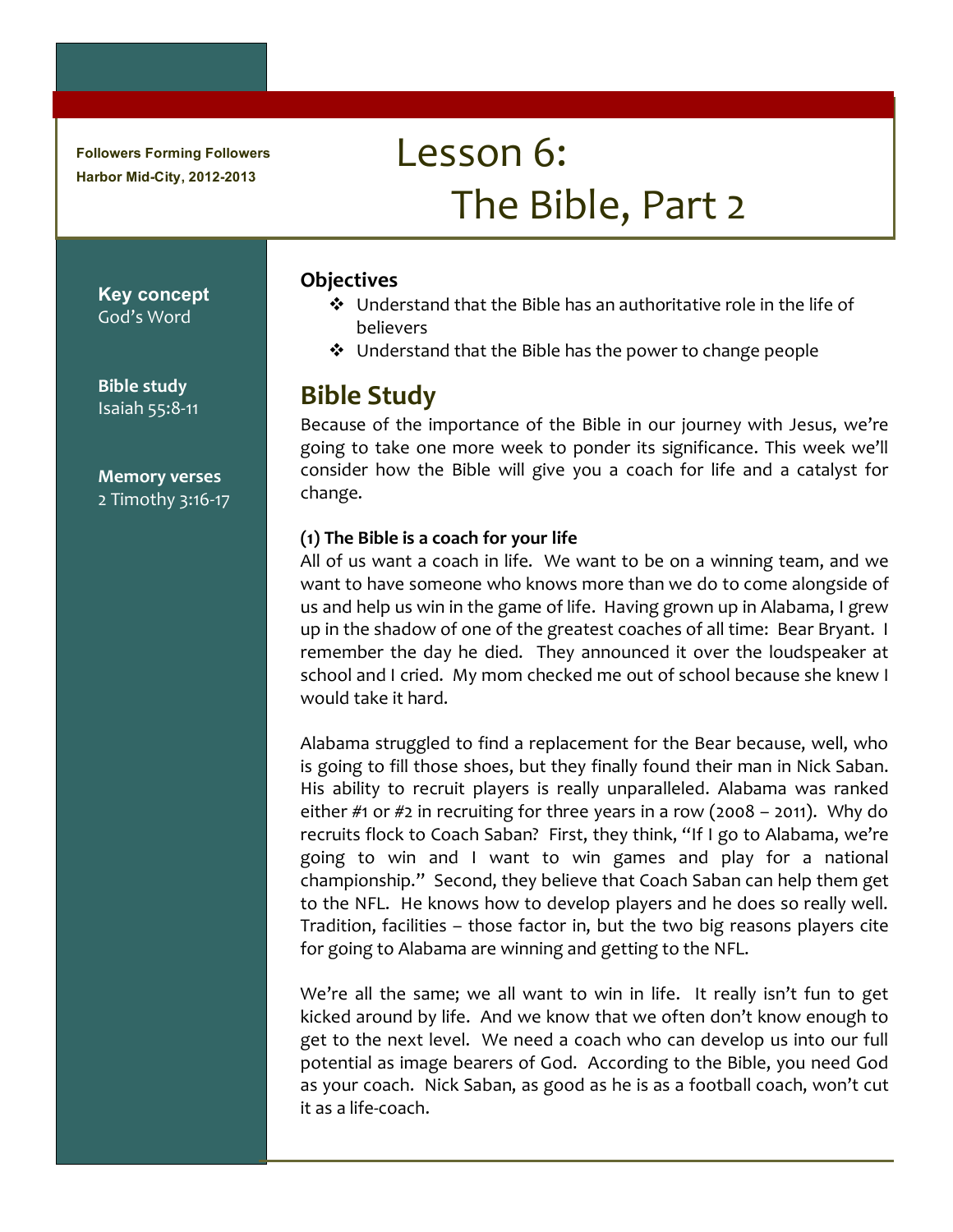\_\_\_\_\_\_\_\_\_\_\_\_\_\_ **NOTES**

Isaiah 55:8-9 says that God is the ultimate life-coach. "For my thoughts are not your thoughts, neither are your ways my ways,' declares the Lord. 'As the heavens are higher than the earth, so are my ways higher than your ways and my thoughts than your thoughts."'

God is saying: Listen, you don't know how life works. You're not smart enough to figure it out, but I am. My ways and my thoughts are higher than yours. I am the greatest life coach you will ever find.

And, here is the playbook. The way that you receive coaching from God is right here in the Bible. 2 Tim. 3:16-17 says this: "All Scripture is God*breathed and is useful for teaching, rebuking, correcting and training in* righteousness, so that the servant of God may be thoroughly equipped for *every good work."* Isn't that what a coach does? He or she teaches, rebukes, corrects and trains you in righteousness, right living, the way to walk in life.

Now, here is the deal. If God is your coach, then you must accept His authority (i.e. His rebuke, His teaching, in the Bible); otherwise, if not, He isn't your coach and you're not on His team. You are your own coach.

Imagine if a player at Alabama said, "Coach Saban, I like several of your defensive schemes. They look pretty good. But these last four coverages, they won't work. I am not running them." Coach Saban would probably completely flip his lid like he does on the sidelines when his players don't do what they are supposed to do. He would say, "No, see, you aren't the coach of this team. If you are playing for me, then you will do what I say or you won't play and you won't be on my team very long. I know more about football than you do, and I am responsible for making all of this come together."

If that is true of Nick Saban and his players, imagine how much more true it is of an omniscient (all-knowing) God who is working His purposes out in the world. There will be times when we won't understand it or won't like what He says in the playbook. God says: That doesn't matter. Run the play. My ways are higher than yours, my thoughts are higher than yours.

This is, admittedly, problematic for many. In fact, there are two major objections to accepting God's authoritative coaching in the Bible. First, some people object because they don't like what the Bible has to say. Second, some object because they don't understand what the Bible has to say. Let's consider both of these.

First, I don't like what the Bible has to say. Mark Twain put it this way, "It ain't those parts of the Bible that I can't understand that bother me, it is the parts that I do understand." There are parts of the Bible that are very clear in terms of what it tells us to do and that bothered Mark Twain.

Harbor Mid-City Followers Forming Followers

 $p.2$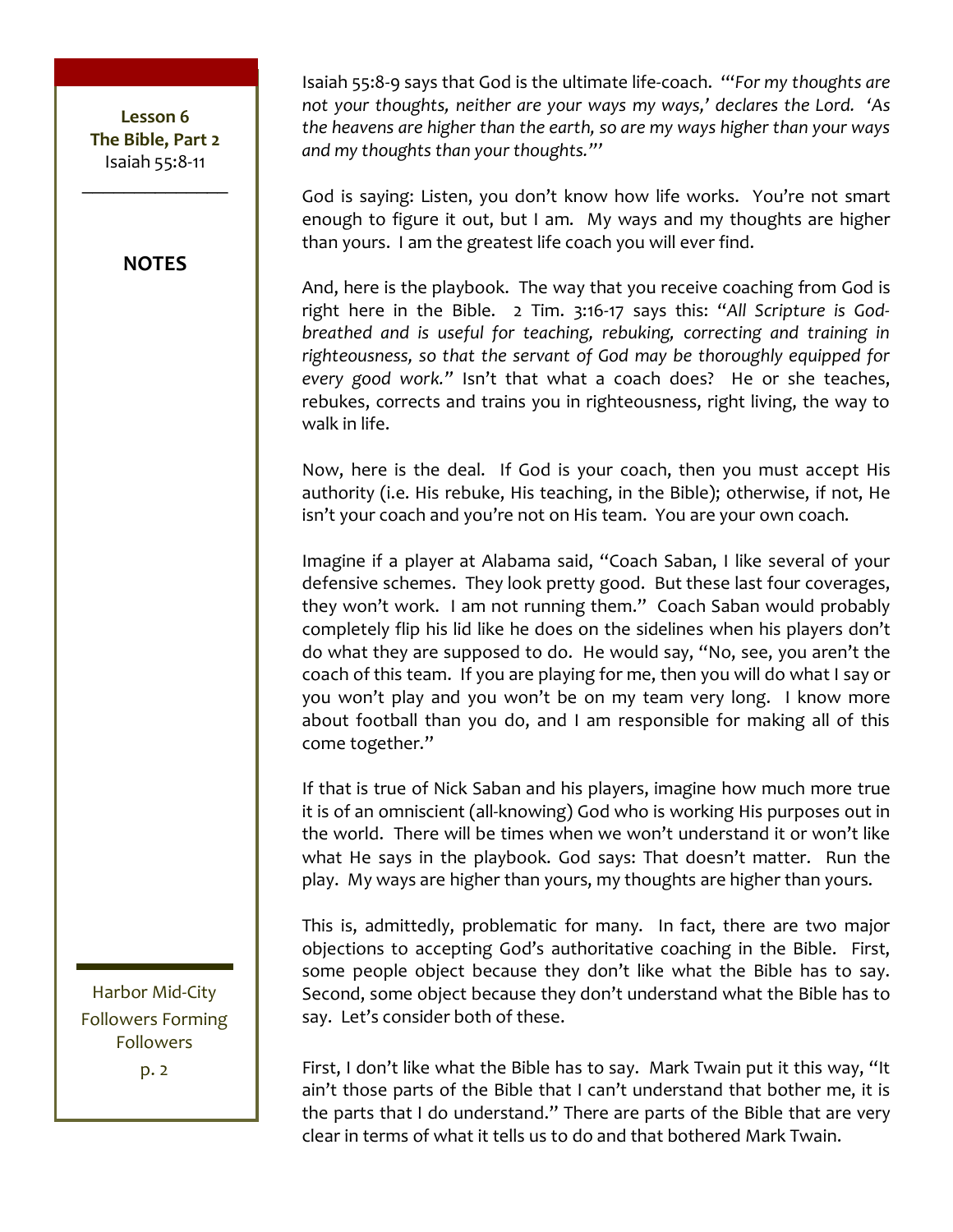**NOTES**

In fact, he would have nightmares about the Bible, that it was a huge weight crushing him, making him constantly feel guilty. St. Augustine's famous prayer reflects this same sentiment, "God grant me chastity, but not yet." Augustine knew what God as coach was telling him about his sexuality, but he was a ladies' man and He just didn't want to change his life.

And, if we're honest, all of us have felt this way at some point. Why? Because we're sons of Adam and daughters of Eve. "Ah, God, it won't really hurt if I eat that fruit. Just one night of getting drunk with the guys. Just a little shading of the truth here. Just one more hit of that joint. Honey, giving 10% isn't practical right now because we have kids, let's just do what the average Christian does and give 2%. God, I can't really afford to take a Sabbath day for rest right now because we need the money and I need to get ahead in school." What we all say, in different ways, is this: "God, I think I know how to run my life." But God says, "No, you don't," in Is. 55:9: "My ways are higher than your ways and my thoughts than your thoughts." I'm the coach, you're the player, and here is the playbook. This is how we do things.

Now, especially for those that are not yet followers of Jesus, this can sound and feel oppressive to submit to an authority, but it really isn't. Think about it. We all submit to authority. Every one of us. As an employee, you submit to the authority of your boss. As an American, you submit to the authority of the American government – you can't just decide not to pay taxes because you don't feel like it. You don't get to pick and choose what parts of the Constitution you want to submit to. The Supreme Court doesn't issue recommendations; they issue rulings. If we willingly submit to bosses and to our governing authorities even when we don't like it, then how much more should we willingly submit to an allknowing, all-powerful, all-loving, benevolent God.

I know this feels like a huge risk for some of you to take. But let me share a story with you that should help you submit to the coach (the Bible). There is a brilliant example of the way this works in Luke 19. Jesus is going to Jerusalem, and he actually ends up riding a donkey that had never been ridden before. Now, you try riding a donkey that has never been ridden before; it isn't a fun experience. In order to ride a donkey or horse it must first be broken. That is what it is called – breaking. For all other donkeys on Earth, the thought of having a man sit astride them strikes fear in their hearts. The donkey thinks, "But I won't be able to go where I want to go and do what I want to do. What will that man do to me?"

But, not this donkey. Jesus climbs aboard and there is no breaking required. When the rightful master sits astride this donkey, all is well. The created donkey meets its Creator and knows that it is in good hands. No need to buck his control, for he is a kind and good master who will take care of him and lead him beside the still waters.

Harbor Mid-City Followers Forming Followers p. 3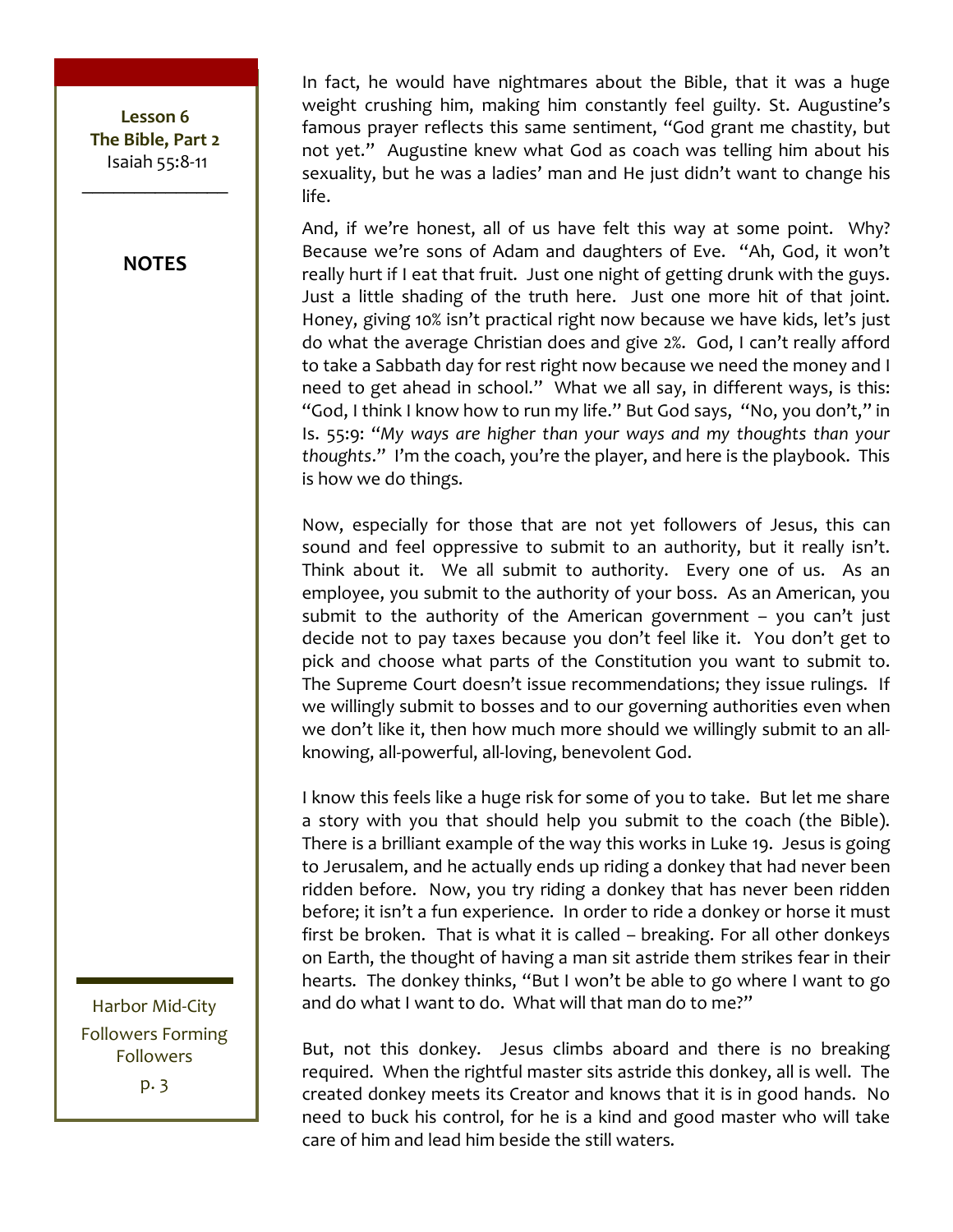#### **NOTES**

And there lies the crux of the matter. It isn't whether we will submit to authority, but the issue is whether the authority we submit to is worthy of our submission. Jesus Christ, according to the Bible, is the only one worthy of submitting to because in Jesus Christ we have an all-knowing and all-powerful God whose reign is kind and always for our good, even when it doesn't seem so.

The second objection is about submitting to the authority of our coach (the Bible) when we don't understand what the Bible has to say. For instance, should I baptize my kids or not? Many Christians read the Bible differently on this one. If we continue the coaching analogy – all Christians have the same coach but they think the coach is calling different plays on things like baptism.

A seminary professor of mine helped me address this question and others like it by giving me a framework to work through matters of uncertainty in the Bible. His name was Richard Pratt and he encouraged us to use what he calls the cone of certainty to address questions like this.

At the top of the cone of certainty we have very little room to disagree. The only issues at the top of the cone are those that are central to followers of Jesus. An example would be the divinity of Christ. That one is pretty clear and so there is great certainty. If you don't believe Jesus is God, well, you aren't a follower of Jesus. As we go down the cone, we have more room for disagreement because there is less certainty across different traditions, all of which would consider themselves followers of Jesus.

What this does is force us to read the Bible in community. We work out our theology (that is, what the Bible says about God) in community. We're shaped by what others in the group think; we're shaped by what the broader church thinks, the church universal. The Bible is an intensely personal book, but not a private book. It is meant to be read and lived together with other people.

#### **(2) The Bible is a catalyst for renewal**

Isaiah 55:10-11: "As the rain and snow come down from heaven, and do not return to it without watering the earth and making it bud and flourish, so that it yields seed for the sower and bread for the eater, so is my word that *goes\$out\$from\$my\$mouth:\$It\$will\$not\$return\$to\$me\$empty,\$but\$will\$accomplish\$* what I desire and achieve the purpose for which I sent it."

There are not many locations where you would get a better picture of what God is saying in this text than you do here in San Diego. We live in a dry, arid region where it almost never rains. Because we get so little rain, anywhere that isn't irrigated is brown and dead.

Harbor Mid-City Followers Forming Followers p. 4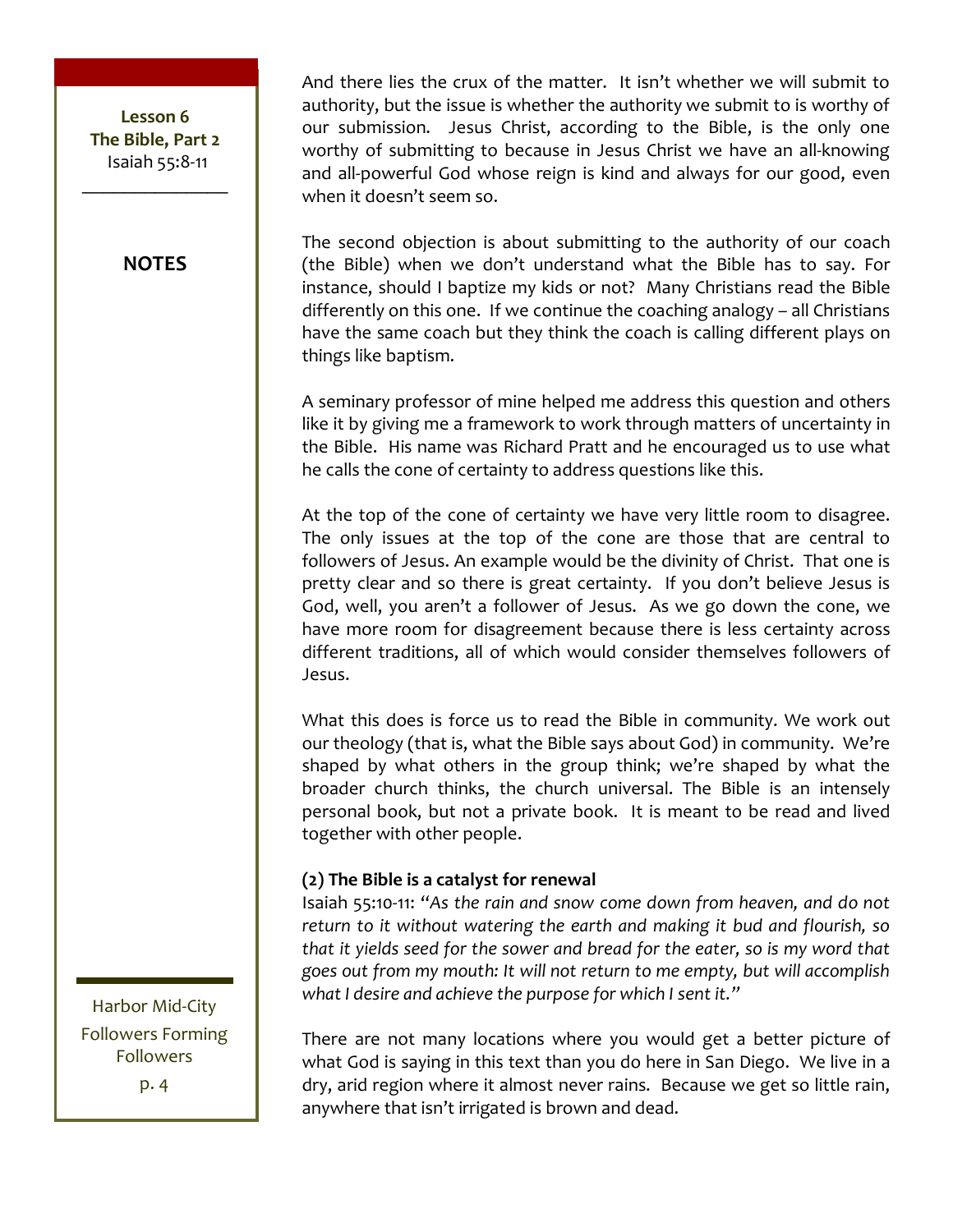#### **NOTES**

But then, amazingly enough, once we get a really good rain, green grass and flowers start popping up everywhere, especially in the spring. Wildflowers grow up randomly, right by the side of the interstate. Just as rain grows flowers on the side of the 805, so God's word can grow the most unlikely people at the most unlikely times in the most unlikely places. There is no person too hard or rocky. There is no part of your life it can't touch. His word will not return empty. It will change you.

Jim and Elisabeth Elliot, Christian missionaries, are living examples of this truth. Jim Elliot believed that the word of God could change anyone, no matter how hard the person's heart. The Elliots moved to Ecuador, and Jim felt called to take the message of Jesus to the Auca tribe. These indigenous people were known for being very violent and dangerous. Jim and four other missionary men made several trips by airplane into the jungle and made contact with the Auca.

On their last trip, in January 1956, all five missionary men were slaughtered by Auca warriors. Not long after the men died, two Auca women came out of the jungle, and Elisabeth Elliot took them into her house to live with her. Remember, these are members of the tribe that killed her husband and friends. She grew to love the women, and they grew to love her. They lived with her for one year and taught Elisabeth the language of their people. Then, they asked her to return to the village with them, and she agreed to go. She was banking on two things: (1) Men were the fighters, but women were viewed by the Auca as weak and posing no threat; (2) The power of the word of God. It goes forth in weakness and yet doesn't return empty.

So, Elisabeth Elliot went into the jungle with her three-year-old daughter and lived there for two years. She did what many would have considered to be madness, sheer foolishness. Why? Because she wanted the Auca people to meet Jesus even more than she wanted to live herself.

In a documentary about these events, *Beyond the Gates of Splendor*, an anthropologist comments, "It is remarkable. Due to information" [he didn't use the word Bible but that is the information he means] "at least a five-generation cycle of violence was broken (and probably more) just before the tribe became extinct. They reduced the homicide rate by 90%. Nothing changed – technologically, sociologically – other than this information brought by Elisabeth."

And so, as this first tribe began to give up their vendettas against others, then others began to do the same thing, and the good news of the Bible, Jesus Christ, began to spread through the tribes in the jungle in Ecuador like wildfire. They began to see that they no longer had to seek vengeance

Harbor Mid-City Followers Forming Followers p. 5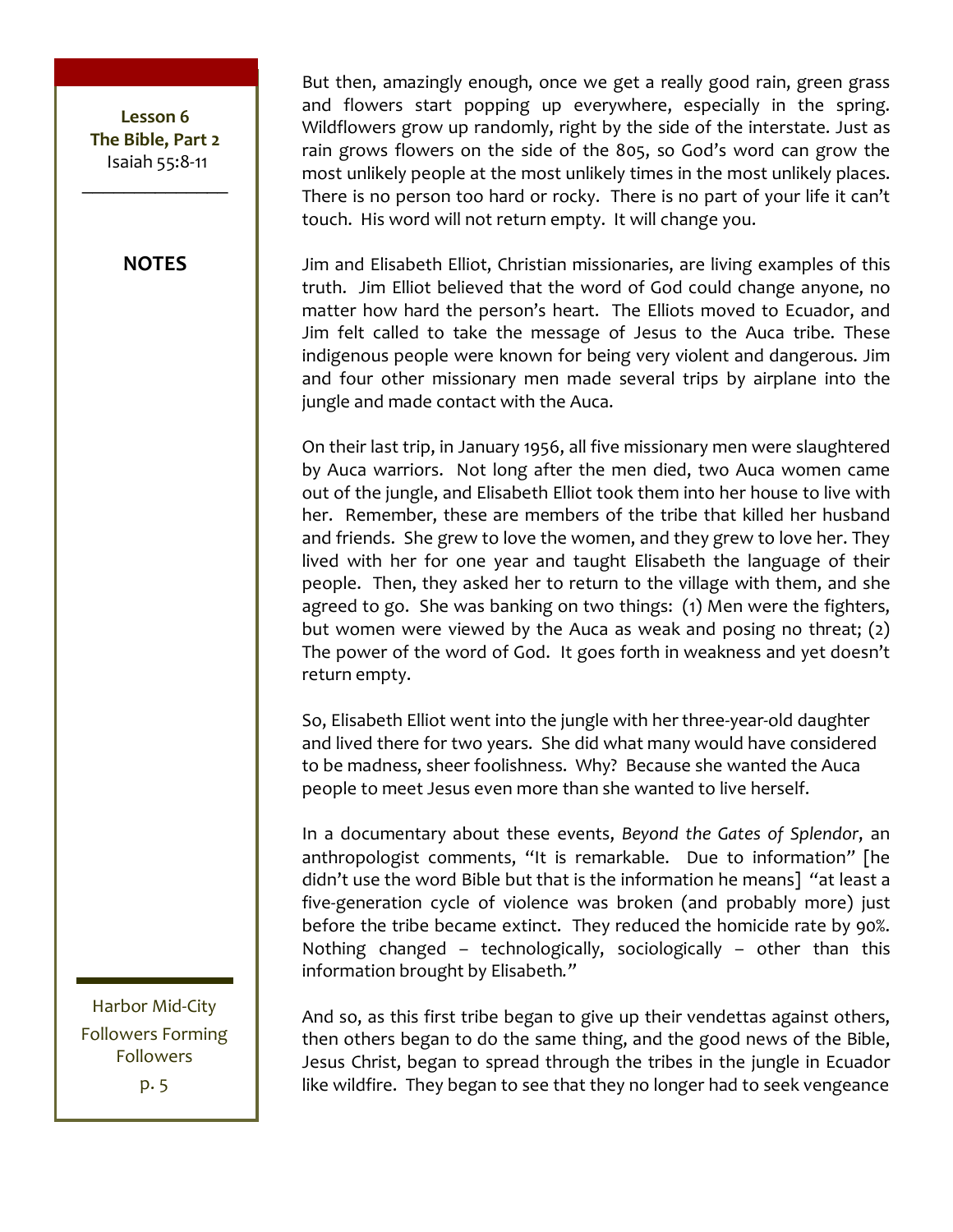Lesson 6 **The Bible, Part 2** Isaiah 55:8-11

 $\frac{1}{2}$ 

#### **NOTES**

for every wrong or alleged wrong – that Waegongi (what they called God) would right all the wrongs of the world, and they didn't have to. In fact, one of the Indians noted, "If Rachel and Elisabeth hadn't come, then we would exist no more because we were almost down to two males, and we would have killed each other off."

That is why Isaiah 55 says that the word of God doesn't come back empty, but it accomplishes what it sets out to do. And nowhere do we see this demonstrated better than in John 1:14: "The Word became flesh and made his dwelling among us." God, our coach, became a player and He won. He accomplished His purposes for us and the whole world on the cross. He redeemed us through His death and resurrection. And He comes to us now and says, "I'll give you the power you need to play the game by the book and for the glory of our coach. And even when you don't like it or understand it, I'll enable you to say as I did, 'Yet, not my will, but your will be done."

This is why we can submit to the Bible, to our coach, even when we don't like it or don't get it: because Jesus did. He certainly didn't lack intelligence or courage. But he lived in submission. After Jesus submitted to God's will in the Garden of Gethsemane and was crucified, there was a Resurrection. And, because of the Resurrection, Jesus now empowers us to do what He did. He gives us His Spirit to walk in His ways, ways that are higher than our ways, and to actually begin to think thoughts that are higher than ours because we submit. Not our will, but Your will be done.

Harbor Mid-City Followers Forming Followers p.&6